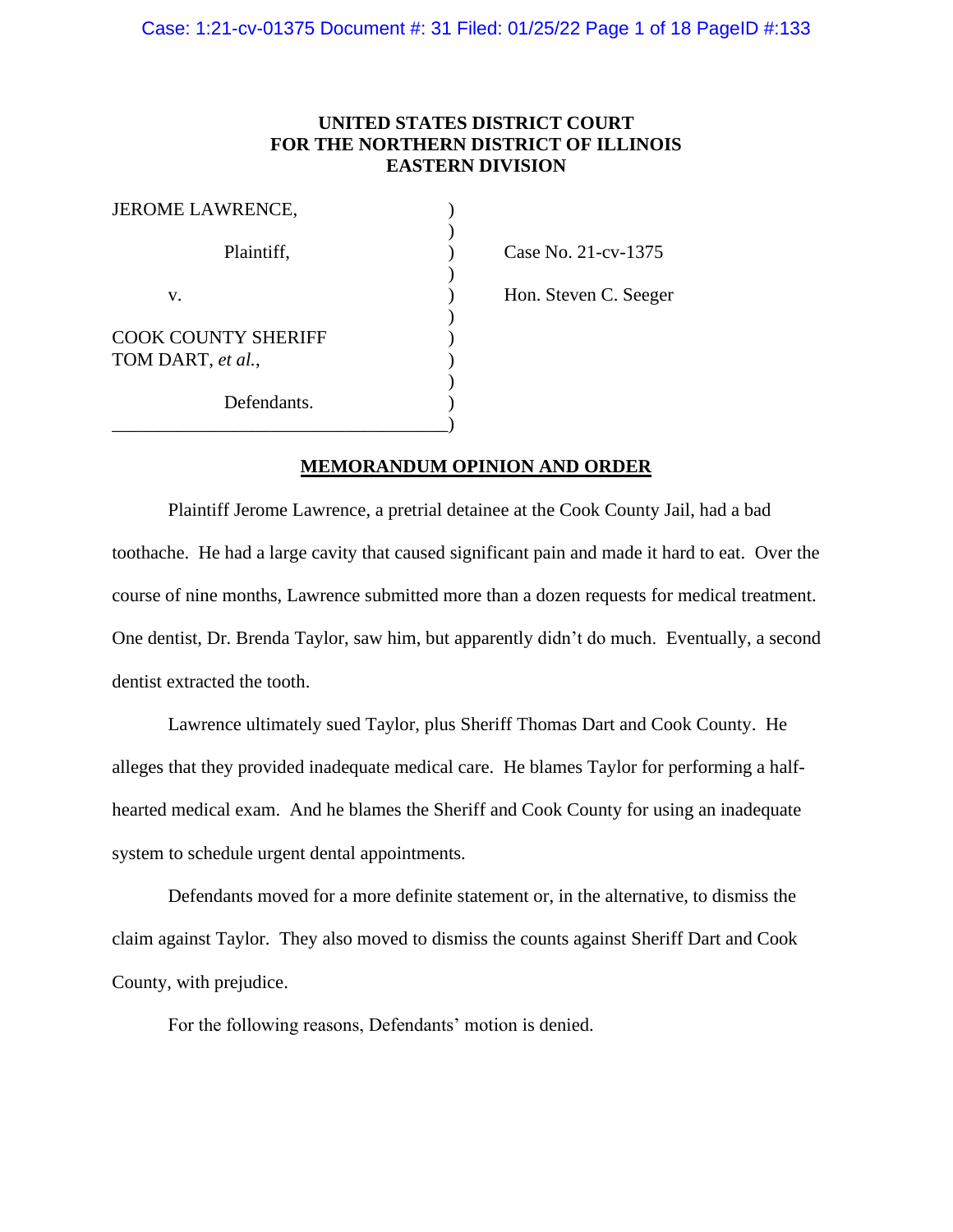#### **Background**

At the motion to dismiss stage, the Court must accept as true the well-pleaded allegations of the complaint. *See Lett v. City of Chicago*, 946 F.3d 398, 399 (7th Cir. 2020). The Court "offer[s] no opinion on the ultimate merits because further development of the record may cast the facts in a light different from the complaint." *Savory v. Cannon*, 947 F.3d 409, 412 (7th Cir. 2020).

Plaintiff Jerome Lawrence is an inmate at the Cook County Jail. *See* Am. Cplt., at ¶¶ 3, 8 (Dckt. No. 19). He began suffering extreme dental pain around May 2018. *Id.* at ¶ 9. He had a cavity that was visible to the naked eye. *Id.*

Lawrence began to submit grievances about his aching tooth. He submitted the first grievance in November 2018. *Id.* at ¶ 14. He submitted four grievances in January 2019. *Id.* He submitted another grievance in February 2019, and two more in March 2019. *Id.*

Meanwhile, Lawrence formally requested medical treatment. Under the jail's policy, inmates must provide health service requests to the dental clinic, so that the clinic can schedule treatment. *Id.* at ¶ 11. Lawrence alleges that he followed that policy. *Id.* at ¶¶ 10, 13. He submitted eight requests in February 2019, and three requests in March 2019. *Id.* at ¶ 12.

Lawrence waited for treatment, and continued to suffer. He experienced severe pain, which caused headaches. *Id.* at  $\P$  16. He had problems chewing and was forced to chew on only one side of his mouth. *Id.* He had pus in his mouth, and when he breathed, the airflow caused more pain. *Id.*

At some point, Lawrence had a dental appointment with Dr. Brenda Taylor, a dentist employed by Cook County. *Id.* at  $\P$  7, 17. The complaint does not pin down when, exactly,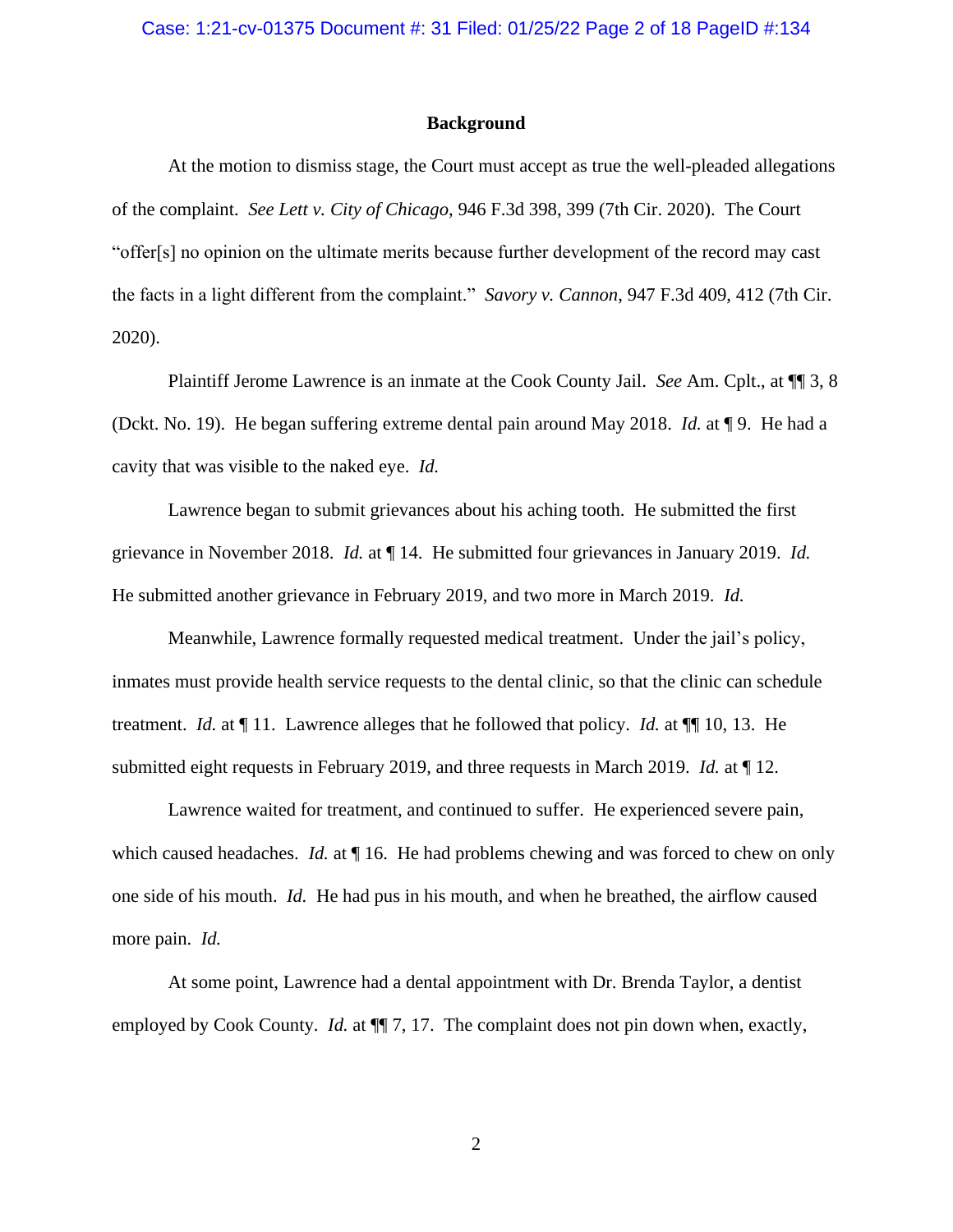#### Case: 1:21-cv-01375 Document #: 31 Filed: 01/25/22 Page 3 of 18 PageID #:135

Taylor looked at his tooth, except to say that it took place "at some point after Plaintiff first began complaining of severe dental pain." *Id.* at ¶ 17.

According to the complaint, Taylor "did not treat Plaintiff's tooth." *Id.* The complaint alleges that Taylor "did not take any reasonable measures to treat Plaintiff's tooth or alleviate the significant dental pain he was experiencing," even though the cavity was visible. *Id.* at ¶ 18. Taylor "was aware of Plaintiff's untreated dental pain from his health service requests," and "had the ability to facilitate timely dental treatment for Plaintiff but failed to do so." *Id.* at ¶ 28.

After that exam, Lawrence continued to call attention to his aching tooth. He "continued to submit health service requests and grievances" seeking medical attention. *Id.* at ¶ 19. Lawrence told the jail about his pain. He "consistently complained of tooth pain with a pain level above level 9 on a scale of 1–10, 10 being the highest level on the pain scale." *Id.* at ¶ 20.

On March 12, 2019 (two days after his last grievance and health service request), Lawrence finally received treatment and much-needed relief. *Id.* at  $\P$  12, 14, 21. A second dentist, Dr. Rhay Street, pulled the tooth. *Id.* at ¶ 21.

Lawrence contends that he should have received treatment sooner. Cook County policy requires a dentist to see an inmate within three business days if the inmate is experiencing pain rated 5 or more on a scale of 10. *Id.* at ¶ 22. Those requests are "urgent." *Id.* Lawrence contends, on "information and belief," that he submitted numerous requests complaining about pain in excess of 5 out of 10, but he didn't see a dentist within three days (except for, apparently, his appointment with Street). *Id.* at ¶ 23.

Lawrence pins the blame for the delay on the system for scheduling dental appointments. The dentists themselves don't book appointments. Instead, the jail has delegated the responsibility for scheduling appointments to each dental clinic. *Id.* at ¶ 25; *see also id.* at ¶ 11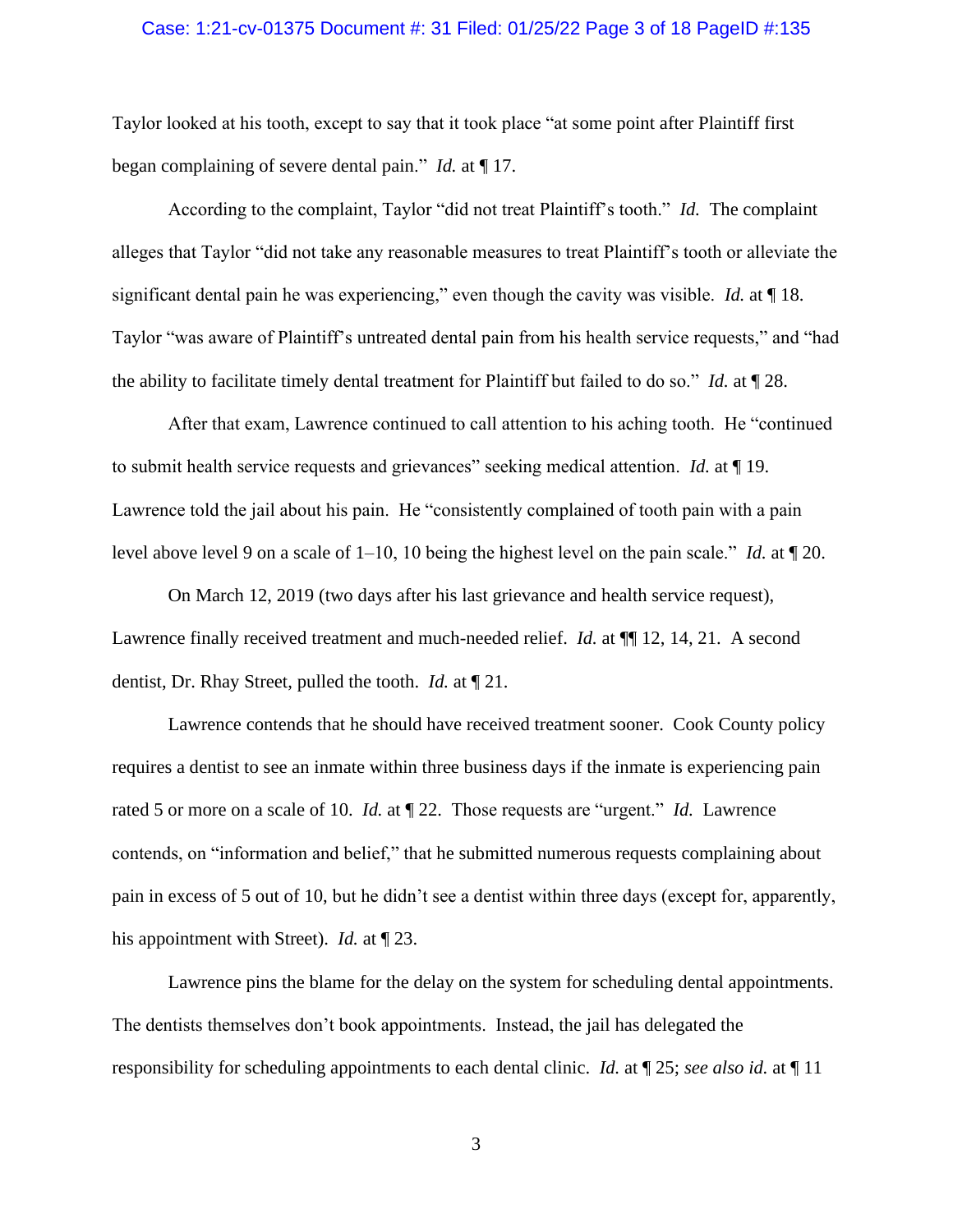### Case: 1:21-cv-01375 Document #: 31 Filed: 01/25/22 Page 4 of 18 PageID #:136

("Pursuant to policy, all dental health service requests are to be provided to the dental clinic in order for treatment to be scheduled."). The dentists do the exams, but not the scheduling of the exams.

Cook County has trained each dentist, including Defendant Taylor, to collaborate with dental assistants to schedule all "urgent" health service requests. *Id.* at ¶ 26. But the ultimate responsibility for scheduling decisions rests with the dental assistants. The jail has "delegat[ed] scheduling responsibility to the dental assistants," and that delegation causes delays in treatment "for no medical reason." *Id.* at ¶ 27.

Worse yet, Lawrence alleges that Sheriff Dart and Cook County know that inmates who submit urgent requests for dental treatment are not receiving care within three days. *Id.* at ¶ 24. According to the complaint, Sheriff Dart and Cook County have known since 2015 that Defendant Taylor "does not participate in the scheduling of patients in her dental clinic." *Id.* at ¶ 30. And Sheriff Dart and Cook County know that delegating scheduling responsibility to the dental assistants leads to delayed treatment. *Id.* at ¶ 27.

In sum, Lawrence alleges that he suffered gratuitous pain because Defendant Taylor "does not participate in the scheduling of patients for treatment after the dental clinic receives" requests for treatment. *Id.* at ¶ 29. He alleges that Defendant Taylor "intentionally refus[ed] to participate in the scheduling of 'urgent' health service request form appointments, caus[ing] inmates, like Plaintiff, to suffer prolonged and gratuitous pain." *Id.* at ¶ 31.

Lawrence filed suit, and later filed an amended complaint with two counts. The first claim is a deliberate indifference claim under the Eighth and Fourteenth Amendments against Defendant Taylor (only). Lawrence alleges that Taylor failed to conduct a reasonable exam, and intentionally failed to schedule urgent dental appointments.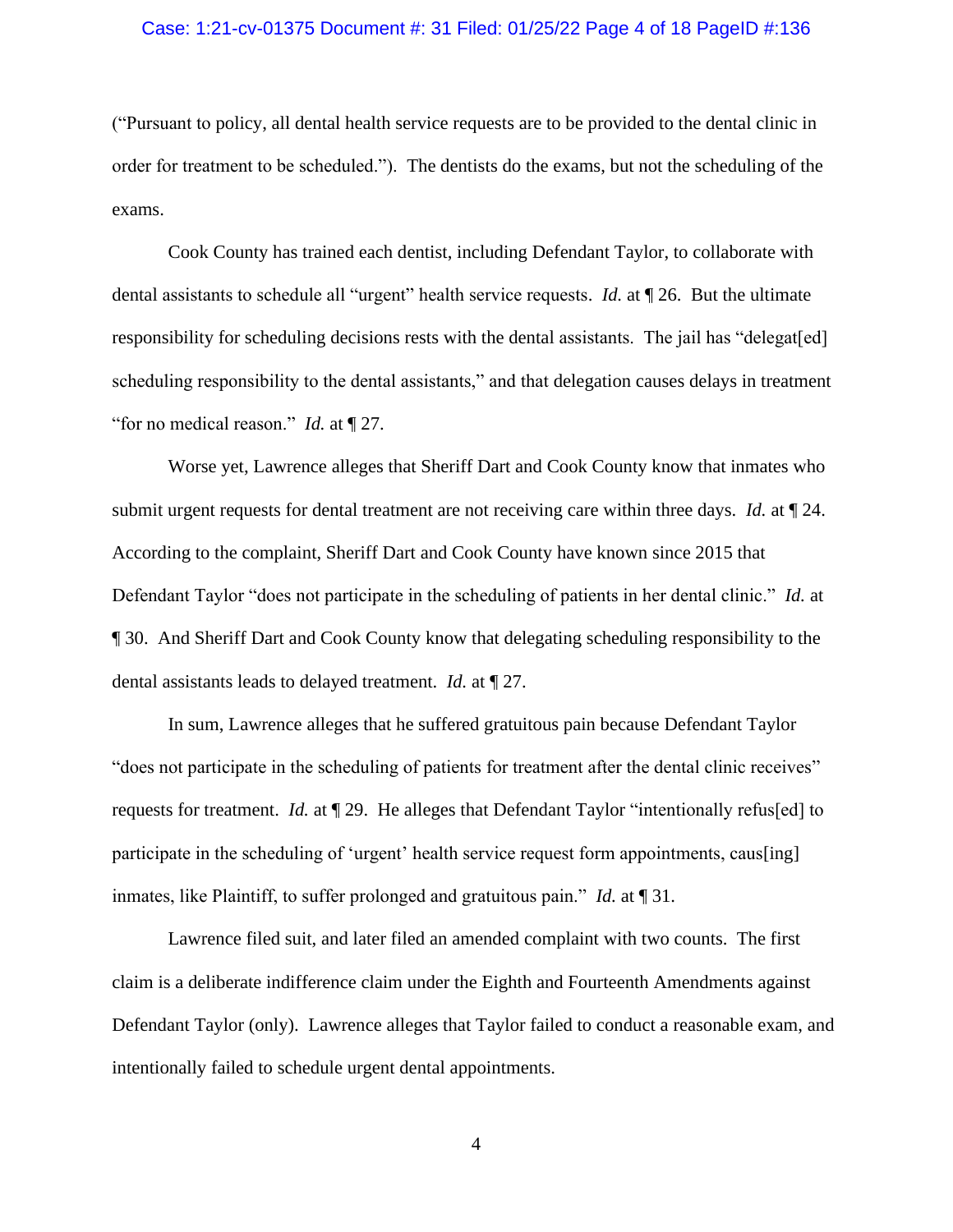### Case: 1:21-cv-01375 Document #: 31 Filed: 01/25/22 Page 5 of 18 PageID #:137

The second claim is a deliberate indifference claim under the Eighth and Fourteenth Amendments against Sheriff Dart and Cook County. Lawrence claims that there are "systemic deficiencies" at the Cook County Jail, which lead to "constitutionally inadequate" dental care. *Id.* at ¶ 39. He points to the practice of "delegating scheduling decisions to dental assistants," which are a "barrier to timely care." *Id.* at  $\P$  40. According to the complaint, Sheriff Dart and Cook County know that inmates routinely wait weeks to receive treatment for urgent dental needs, and know that they suffer gratuitous pain as a result. *Id.* at ¶¶ 41–42

Defendants moved to dismiss both counts. In the alternative, they moved for a more definite statement on the claim against the dentist (Count I). *See* Defs.' Mtn. to Dismiss (Dckt. No. 20).

### **Legal Standard**

A motion to dismiss under Rule 12(b)(6) challenges the sufficiency of the complaint, not the merits of the case. *See* Fed. R. Civ. P. 12(b)(6); *Gibson v. City of Chicago*, 910 F.2d 1510, 1520 (7th Cir. 1990). In considering a motion to dismiss, the Court must accept as true all wellpleaded facts in the complaint and draw all reasonable inferences in the plaintiff's favor. *See AnchorBank, FSB v. Hofer*, 649 F.3d 610, 614 (7th Cir. 2011). To survive, the complaint must give the defendant fair notice of the basis for the claim, and it must be facially plausible. *See Ashcroft v. Iqbal*, 556 U.S. 662, 678 (2009); *see also Bell Atl. Corp. v. Twombly*, 550 U.S. 544, 555 (2007). "A claim has facial plausibility when the plaintiff pleads factual content that allows the court to draw the reasonable inference that the defendant is liable for the misconduct alleged." *Iqbal*, 556 U.S. at 678.

When reviewing a motion to dismiss under Rule 12(b)(6), the court may consider "the complaint itself, documents attached to the complaint, documents that are critical to the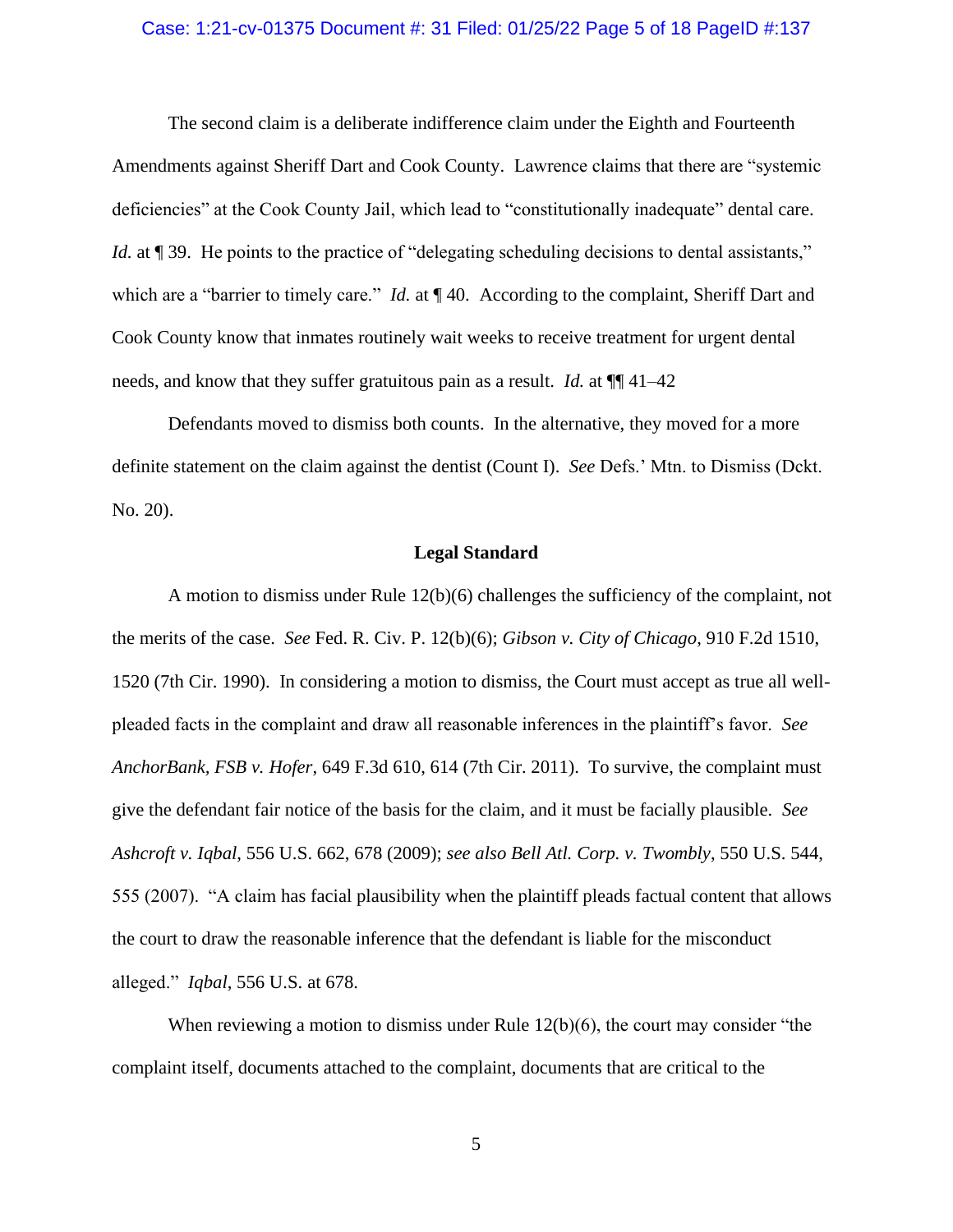#### Case: 1:21-cv-01375 Document #: 31 Filed: 01/25/22 Page 6 of 18 PageID #:138

complaint and referred to in it, and information that is subject to proper judicial notice." *Geinosky v. City of Chicago*, 675 F.3d 743, 745 n.1 (7th Cir. 2012).

#### **Analysis**

Defendants move for a more definite statement on Count I against Taylor, or, in the alternative, to dismiss. *See* Defs.' Mtn. to Dismiss, at 4–9 (Dckt. No. 20). They also move to dismiss Count II against Dart and Cook County with prejudice. *Id.* at 9–13.<sup>1</sup>

Before turning to the arguments, the Court will address two housekeeping matters.

First, Defendants seek a dismissal with prejudice because, in their view, the complaint does not include sufficient facts to support a claim. But a dismissal with prejudice is a dismissal on the merits. District courts typically allow at least one opportunity to file an amended complaint before dismissal with prejudice. *See O'Brien v. Village of Lincolnshire*, 955 F.3d 616, 628 (7th Cir. 2020). It is true that Lawrence already amended his complaint, but that filing came before the motion to dismiss. So, even if this Court were inclined to dismiss the claims, the Court likely would do so without prejudice, and give him a chance to fix any problems.

Second, Lawrence invokes the wrong constitutional provision. He alleges deliberate indifference by all Defendants. Deliberate indifference to a prisoner's medical needs is the standard for a violation of the Eighth Amendment. *See Miranda v. County of Lake*, 900 F.3d 335, 350 (7th Cir. 2018).

The Eighth Amendment addresses punishment. *See* Const. amend. VIII ("Excessive bail shall not be required, nor excessive fines imposed, nor cruel and unusual *punishments* inflicted.") (emphasis added). But the state cannot punish Lawrence because he's a pretrial detainee. He

<sup>&</sup>lt;sup>1</sup> Defendants also moved to dismiss the claims for punitive damages against Dart. *See* Defs.' Mtn. to Dismiss, at 14 (Dckt. No. 20). Lawrence agreed to dismiss those claims, so the Court need not address those arguments. *See* Pl.'s Resp. to Defs.' Mtn. to Dismiss, at 15 (Dckt. No. 24).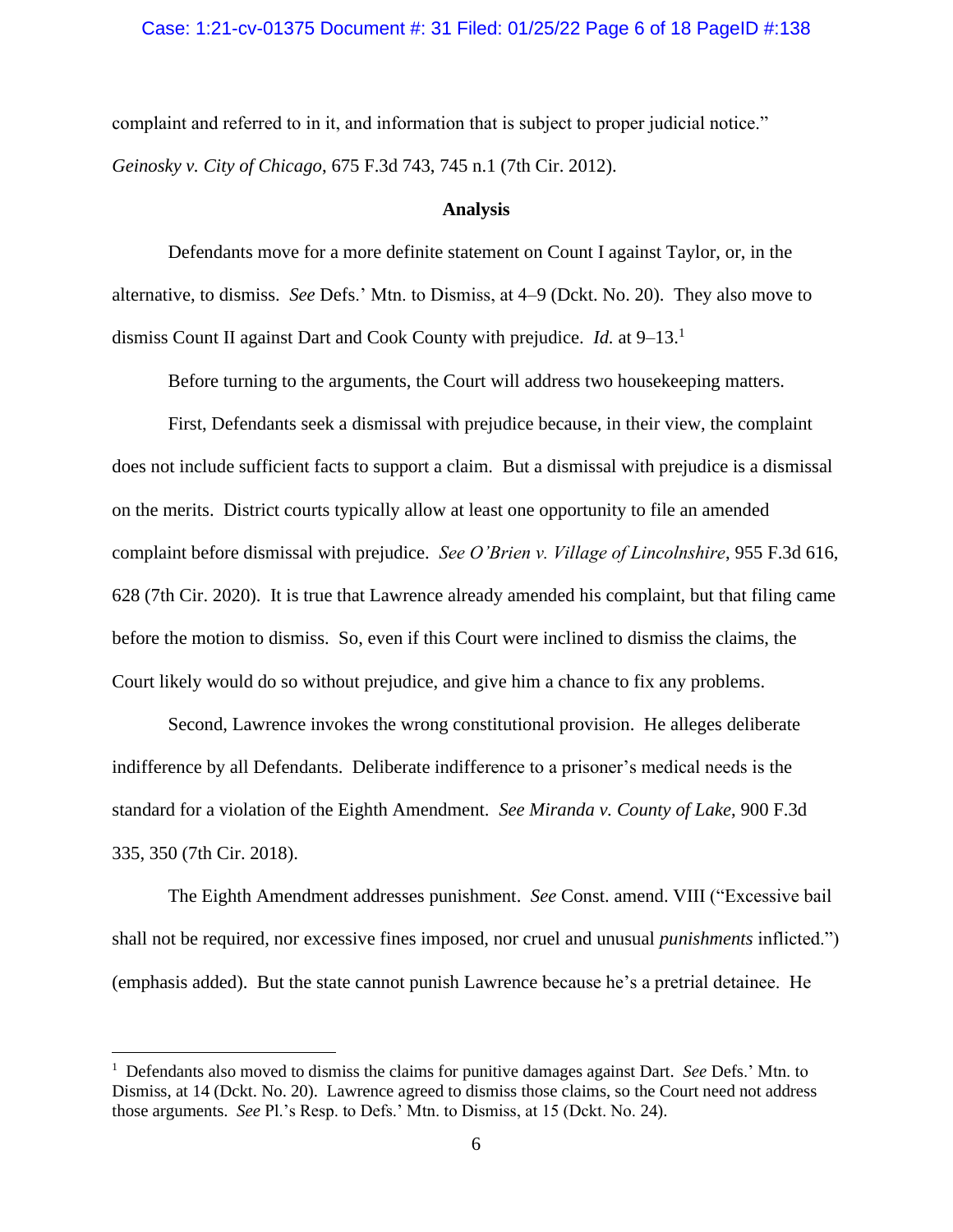#### Case: 1:21-cv-01375 Document #: 31 Filed: 01/25/22 Page 7 of 18 PageID #:139

hasn't been convicted, so there's nothing to punish him *for*. "Pretrial detainees stand in a different position: they have not been convicted of anything, and they are still entitled to the constitutional presumption of innocence. Thus, the punishment model is inappropriate for them." *Miranda*, 900 F.3d at 350. So, the Eighth Amendment doesn't apply to Lawrence.

Instead, the Seventh Circuit has held that the Fourteenth Amendment applies to pretrial detainees. *Id.* at 352–53. "[M]edical-care claims brought by pretrial detainees under the Fourteenth Amendment are subject only to the objective unreasonableness inquiry identified in *Kingsley* [*v. Hendrickson*, 576 U.S. 389 (2015)]." *Id.* at 352.

The objective unreasonableness test asks two questions. The first question "asks whether the medical defendants acted purposefully, knowingly, or perhaps even recklessly when they considered the consequences of their handling of [the plaintiff's] case. Negligence or gross negligence does not meet this standard." *Williams v. Ortiz*, 937 F.3d 936, 942 (7th Cir. 2019) (cleaned up). If the answer is no, then there is no claim.

If the answer is yes, then the Court must proceed to question two. The second question is "whether the challenged conduct was objectively reasonable." *Id.* (cleaned up).

With the correct standard now in hand, the Court turns to the Defendants' motion.

## **I. The Claim against Defendant Taylor (Count I)**

The first claim is against Defendant Taylor, the dentist. Lawrence alleges that Taylor provided inadequate medical care by performing a poor examination, and by failing to ensure that he received prompt medical treatment for his urgent dental needs. *See* Am. Cplt., at ¶¶ 33– 34 (Dckt. No. 19).

Defendants argue that his complaint does not allege enough specific facts for Taylor to adequately respond. The complaint offers only a date range, without pinning down when,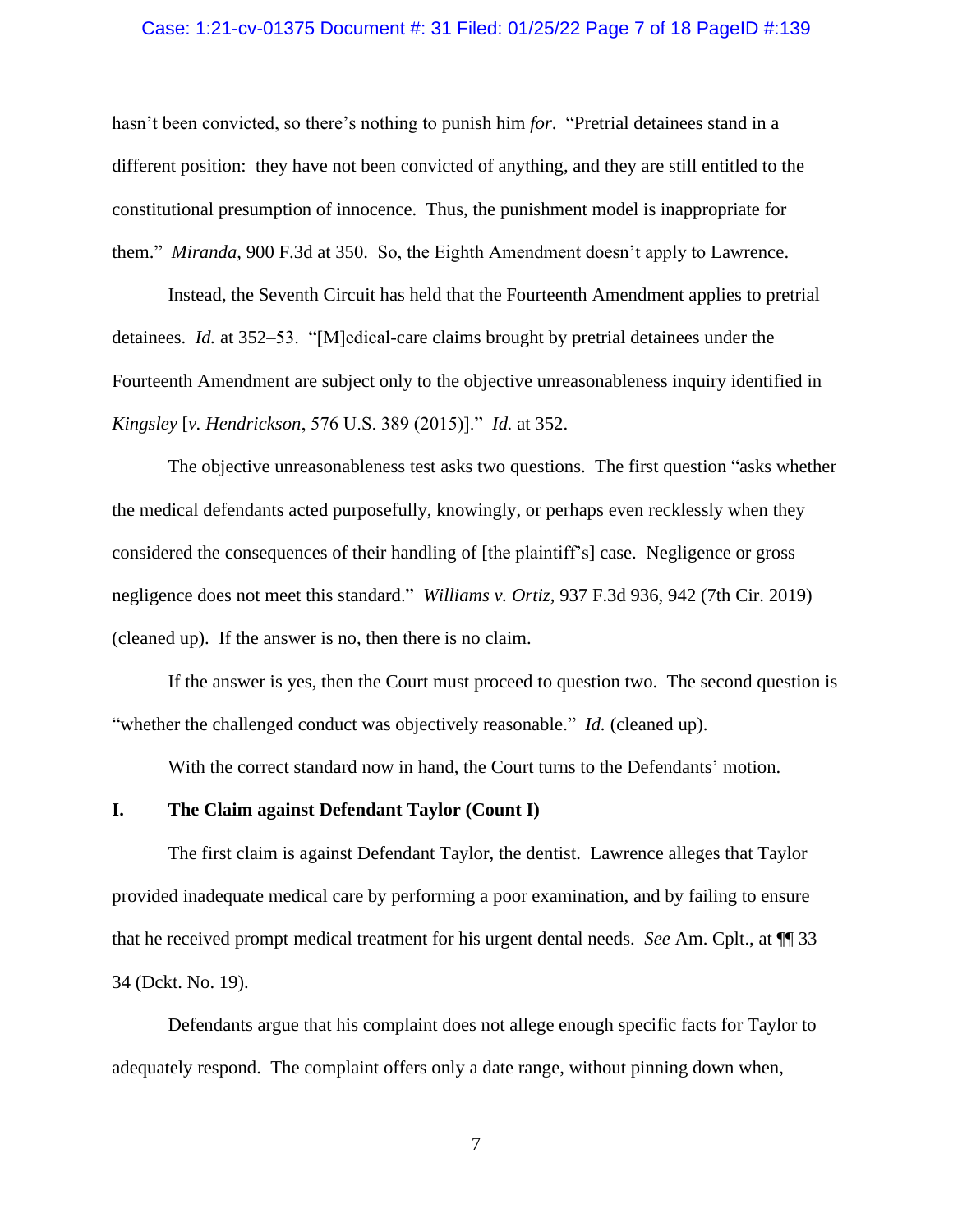#### Case: 1:21-cv-01375 Document #: 31 Filed: 01/25/22 Page 8 of 18 PageID #:140

exactly, the examination by Taylor took place. So they ask for a more definite statement or dismissal. *See* Defs.' Mtn. to Dismiss, at 4–9 (Dckt. No. 20). Otherwise, they "cannot obtain the appropriate documents needed" to respond to the complaint. *Id.* at 5.

Along the way, Defendants contend that the complaint "fails to state even one day in which he saw Dr. Taylor *or if he ever saw Dr. Taylor for treatment.*" *Id.* at 5 (emphasis added). That's an overstatement. Paragraph 17 squarely alleges that "Defendant Taylor examined Plaintiff at some point." *See* Am. Cplt., at ¶ 17 (Dckt. No. 19). It's true that Lawrence does not provide the date of the exam. But it's equally true that the complaint does allege that there was an exam.

To survive a motion to dismiss, Lawrence needed to allege facts sufficient to state a plausible claim that Taylor "purposefully, knowingly, or perhaps even recklessly" (1) conducted an examination that was objectively unreasonable and/or (2) failed to schedule appointments for his urgent requests. *Williams*, 937 F.3d at 942 (cleaned up).

The complaint does not offer many details about the examination by Taylor. He alleges that Taylor examined him, and that he had a visible cavity. *See* Am. Cplt., at ¶ 17 (Dckt. No. 19). He alleges that he complained of "severe pain." *Id.* He alleges that Taylor "did not take any reasonable measures" to treat the tooth or alleviate his pain. *Id.* at ¶ 18.

Maybe the most important allegation is the fact that the tooth stayed put. The tooth stayed in his mouth, and was extracted later by another dentist. *Id.* at ¶ 21.

Those allegations are enough to give notice of a claim. The purpose of a complaint is "to give the defendant 'fair notice of what the . . . claim is and the grounds upon which it rests.'" *E.E.O.C. v. Concentra Health Servs., Inc.*, 496 F.3d 773, 776 (7th Cir. 2007) (quoting *Twombly*,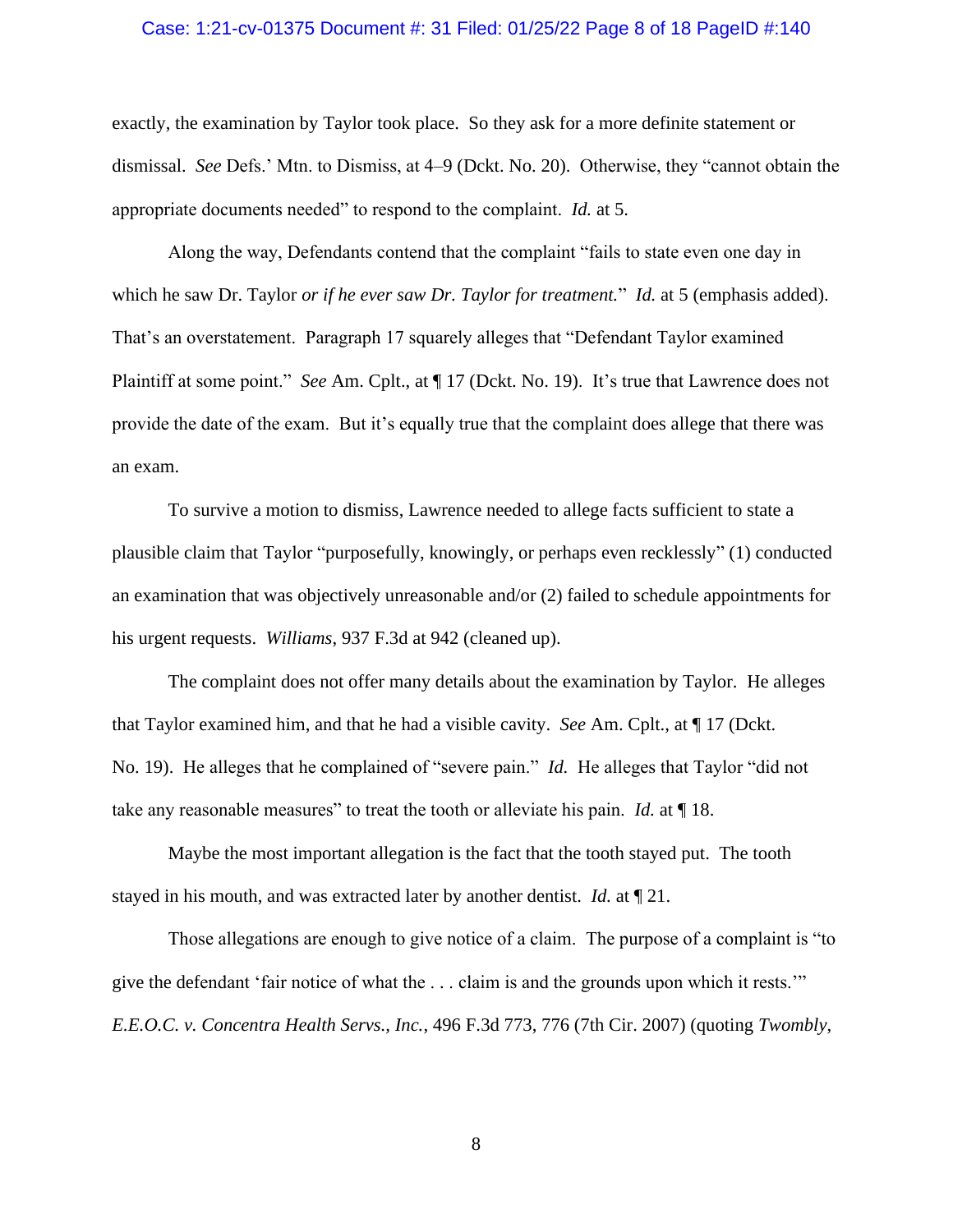#### Case: 1:21-cv-01375 Document #: 31 Filed: 01/25/22 Page 9 of 18 PageID #:141

550 U.S. at 555). Lawrence provided sufficient notice here. It's true that the complaint does not provide all of the nitty-gritty details, but Taylor can seek them during discovery.

The same is true when it comes to the allegations about the delay. Lawrence alleges that at "all relevant times, Defendant Taylor was aware of [his] untreated dental pain from his health service requests," and "had the ability to facilitate timely dental treatment for [him] but failed to do so." *See* Am. Cplt., at ¶ 28 (Dckt. No. 19). He also alleges that Taylor "does not participate in the scheduling of patients for treatment after the dental clinic receives health service request forms seeking treatment," despite receiving training "to collaborate with the dental assistant to schedule" urgent requests "within 3 business days." *Id.* at  $\P$ [26, 29.

An undue delay in treatment can give rise to a constitutional violation. *See, e.g.*, *Gomez v. Randle*, 680 F.3d 859, 865–66 (7th Cir. 2012) ("Even though this delay did not exacerbate [the plaintiff's] injury, he experienced prolonged, unnecessary pain as a result of a readily treatable condition. We have previously upheld similar claims for relief.") (citation omitted) (collecting cases). But "[d]elay is not a factor that is either always, or never, significant. Instead, the length of delay that is tolerable depends on the seriousness of the condition and the ease of providing treatment." *McGowan v. Hulick*, 612 F.3d 636, 640 (7th Cir. 2010).

True, the complaint does not pin down the chronology. It is up in the air when Taylor first learned about Lawrence's tooth, and when Taylor first took a look in his mouth. Maybe the delay was a matter of days. Or maybe it was weeks, or months. For now, the key is that Taylor "was aware of Plaintiff's untreated dental pain," and yet did nothing. *See* Am. Cplt., at ¶ 28 (Dckt. No. 19).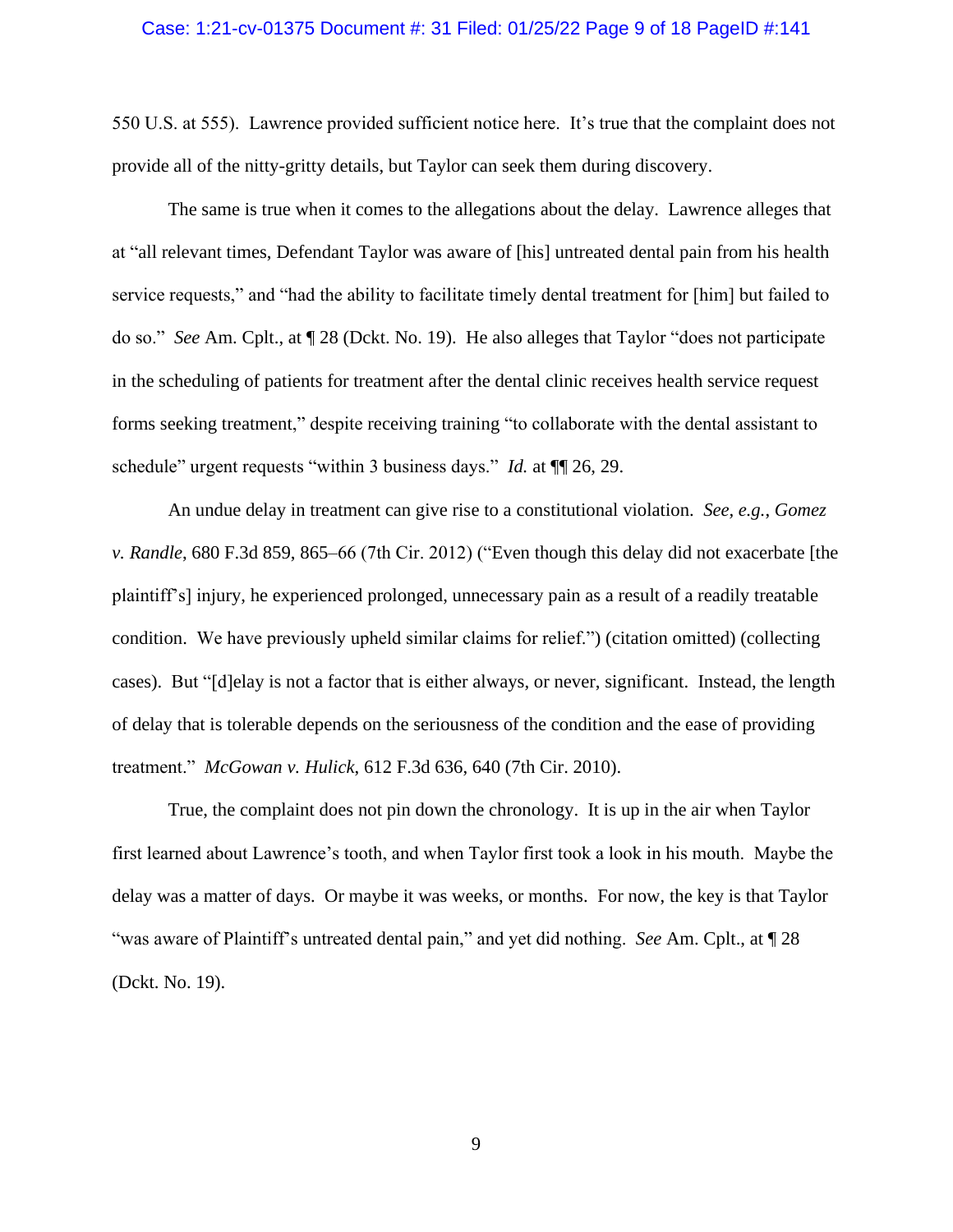## Case: 1:21-cv-01375 Document #: 31 Filed: 01/25/22 Page 10 of 18 PageID #:142

Depending on the facts, Lawrence may or may not have a viable claim down the road.

But as things stand, the complaint offers a sufficient outline of the claim. The parties can fill in the details later. That's what discovery is for.

The motion to dismiss or, in the alternative, for a more definite statement on Count I is hereby denied.

## **II. The Claim against Sheriff Dart and Cook County (Count II)**

The second claim is against Sheriff Dart (in his official capacity)<sup>2</sup> and Cook County. Lawrence alleges that there are systemic issues that prevent timely medical care for urgent dental problems. *See* Am. Cplt., at ¶¶ 39 (Dckt. No. 19). Lawrence alleges that Defendants knew about the scheduling issues, but chose to do nothing. *Id.* at ¶¶ 40–44.

Defendants respond that (1) Dart is not responsible for medical care at the Cook County Jail, and (2) Lawrence failed to sufficiently plead a *Monell* claim against either Dart (if he is responsible) or Cook County. *See* Defs.' Mtn. to Dismiss, at 9–14 (Dckt. No. 20). The Court first determines if Dart is a proper defendant, and then considers whether the complaint alleges a *Monell* claim.

## **A. Defendant Dart**

The first argument is about whether Sheriff Dart is responsible for the medical care of inmates. *Id.* at 9–11. Defendants argue that "Sheriff Dart is not in charge of or responsible for the medical or dental care of [Cook County Department of Corrections]." *Id.* at 10. Instead,

<sup>&</sup>lt;sup>2</sup> "[T]he real party in interest in an official-capacity suit is the governmental entity and not the named official." *Hafer v. Melo*, 502 U.S. 21, 25 (1991). So, the claims against Sheriff Dart are really against the Cook County Sheriff's Office. That is, "[t]he County is not responsible for policies set by the Sheriff's Office and carried out by its deputies because in Illinois a sheriff is an independently elected county officer, not an employee of the county that he or she serves, and the deputies are employees of the Sheriff's Office." *Bertha v. Hain*, 787 F. App'x 334, 339 (7th Cir. 2019). So, *Cook County* is not liable "for the acts of *sheriff's deputies*." *Id.* (emphasis added). But Cook County "remains a proper defendant because state law requires it to pay a judgment entered against a sheriff in his official capacity." *Id.*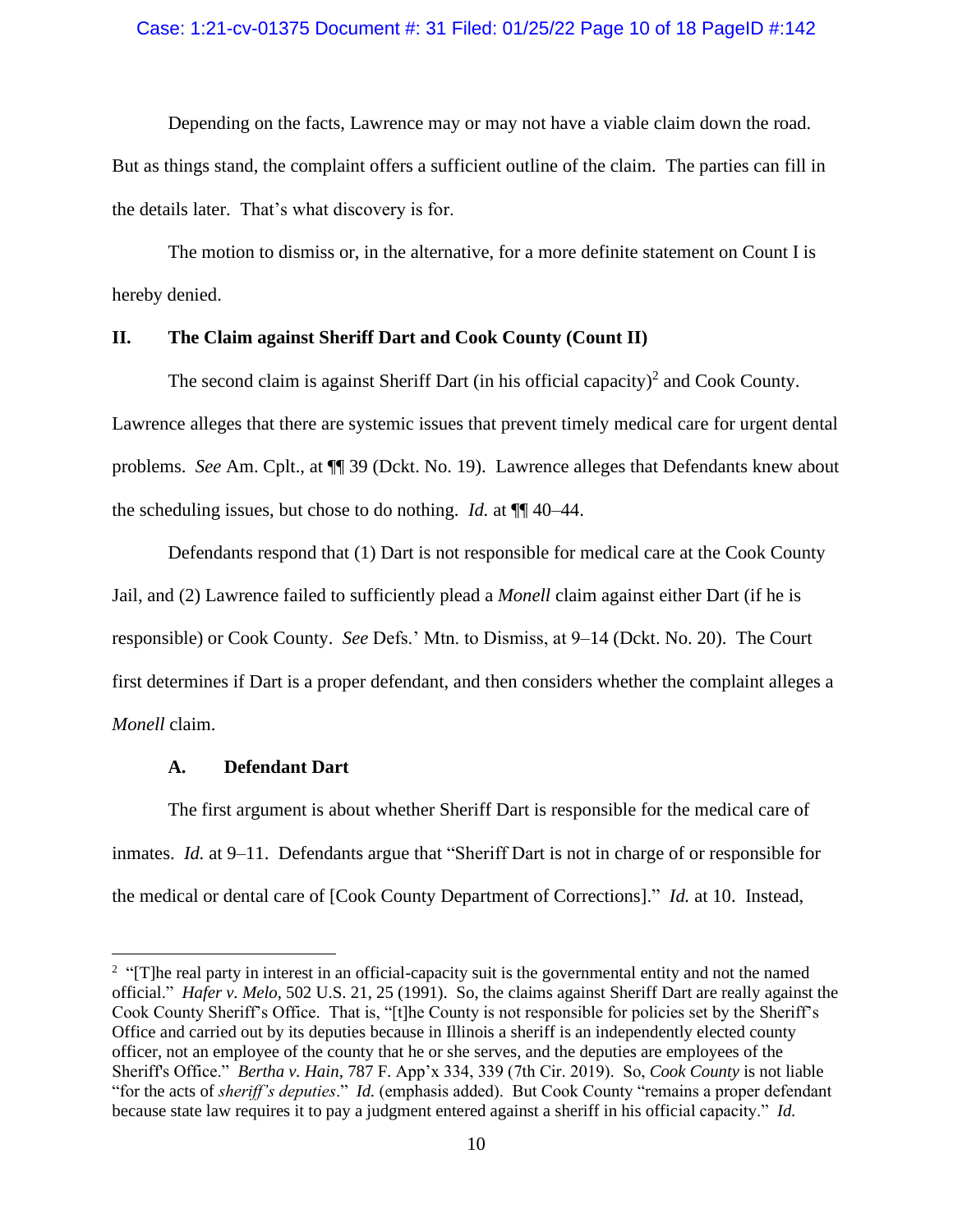#### Case: 1:21-cv-01375 Document #: 31 Filed: 01/25/22 Page 11 of 18 PageID #:143

Cook County (through Cermak Health Services) holds that responsibility. *Id.* Additionally, Defendants argue that Dart – as a non-medical professional – cannot be expected to second-guess the expertise of a medical professional, like Defendant Taylor. *Id.*

The Court rejects the notion that Sheriff Dart is *per se* unresponsible for the health and wellbeing of inmates. As several courts in this District have noted, "[i]t is 'the responsibility of the Sheriff, as the official who controls and supervises Cook County Jail . . . to ensure that the medical needs of inmates are adequately met, regardless of whether, as a practical matter, medical tasks were actually carried out by the Sheriff or delegated to some other agency or entity. Thus, the fact that the County actually provides the dental care does not absolve Dart of his responsibility for ensuring that the care is adequate.'" *Evans v. Dart*, 2015 WL 5675012, at \*3 (N.D. Ill. 2015) (quoting *Bramlett v. Dart*, 2015 WL 4148711, at \*2 (N.D. Ill. 2015)) (other citation omitted); *see also Johnson v. Dart*, 2016 WL 1392324, at \*6 (N.D. Ill. 2016); *see also King v. Kramer*, 680 F.3d 1013, 1020 (7th Cir. 2012) ("The County cannot shield itself from § 1983 liability by contracting out its duty to provide medical services."). Sheriff Dart must care for the incarcerated.

Second, as the Court reads it, the complaint does not allege a claim against Sheriff Dart for the decision-making of Taylor during the exam in question. The claim is not about second-guessing the dentistry of the dentist. The claim against Sheriff Dart is about the practice of scheduling appointments, including the policy to see a dentist for urgent needs within three days. *See* Am. Cplt., at ¶ 22 (Dckt. No. 19). The complaint alleges that Dart knew that the jail was not following this policy. *Id.* at  $\P$  23–24. So the claim against the Sheriff is not about a particular dental exam, but is about the policy and practice of scheduling exams more generally.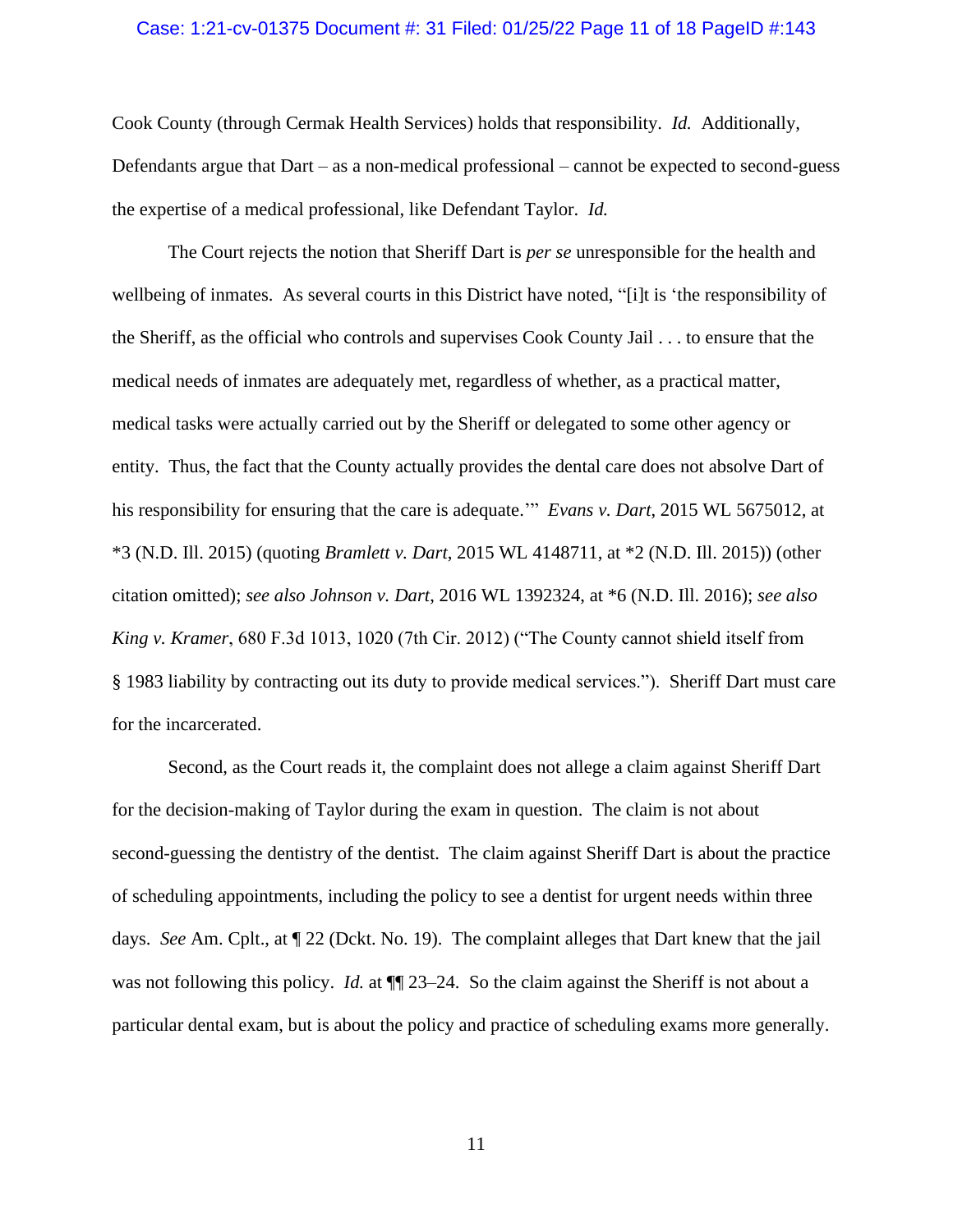## Case: 1:21-cv-01375 Document #: 31 Filed: 01/25/22 Page 12 of 18 PageID #:144

Lawrence adequately alleges that Dart oversaw the jail and knew about the scheduling issues. And he is correct that Sheriff Dart bears responsibility for inmate health and safety. So the motion to dismiss Sheriff Dart is denied.

#### **B.** *Monell* **Liability**

Next, Defendants argue that the complaint failed to plead a *Monell* claim against Sheriff Dart or Cook County. *See* Defs.' Mtn. to Dismiss, at 11–14 (Dckt. No. 20).

Lawrence sued Sheriff Dart in his official capacity (only), along with Cook County, so his claims must meet the requirements of *Monell v. Department of Social Services of City of New York*, 436 U.S. 658 (1978). "Because the real party in interest in an official-capacity suit is the governmental entity and not the named official, 'the entity's policy or custom must have played a part in the violation of federal law.'" *Hafer v. Melo*, 502 U.S. 21, 25 (1991) (cleaned up) (quoting *Kentucky v. Graham*, 473 U.S. 159, 166 (1985)). "The liability of the Sheriff's Department and of the County is derivative of [Dart's] official-capacity liability, and the officialcapacity liability is subject to [the] holding in *Monell* . . . ." *Estate of Sims ex rel. Sims v. County of Bureau*, 506 F.3d 509, 514 (7th Cir. 2007) (citing *Monell*, 436 U.S. at 658).

To state a claim against a local government, a plaintiff must allege liability through one of three routes:

> (1) through an express policy that, when enforced, causes a constitutional deprivation; (2) through a "wide-spread practice" that although not authorized by written law and express policy, is so permanent and wellsettled as to constitute a "custom or usage" with the force of law; or (3) through an allegation that the constitutional injury was caused by a person with "final decision policymaking authority."

*See Johnson v. Cook County*, 526 F. App'x. 692, 695 (7th Cir. 2013) (quoting *Calhoun v. Ramsey*, 408 F.3d 375, 379 (7th Cir. 2005)); *see also Thomas v. Cook Cnty. Sheriff's Dep't*, 604 F.3d 293, 303 (7th Cir. 2010).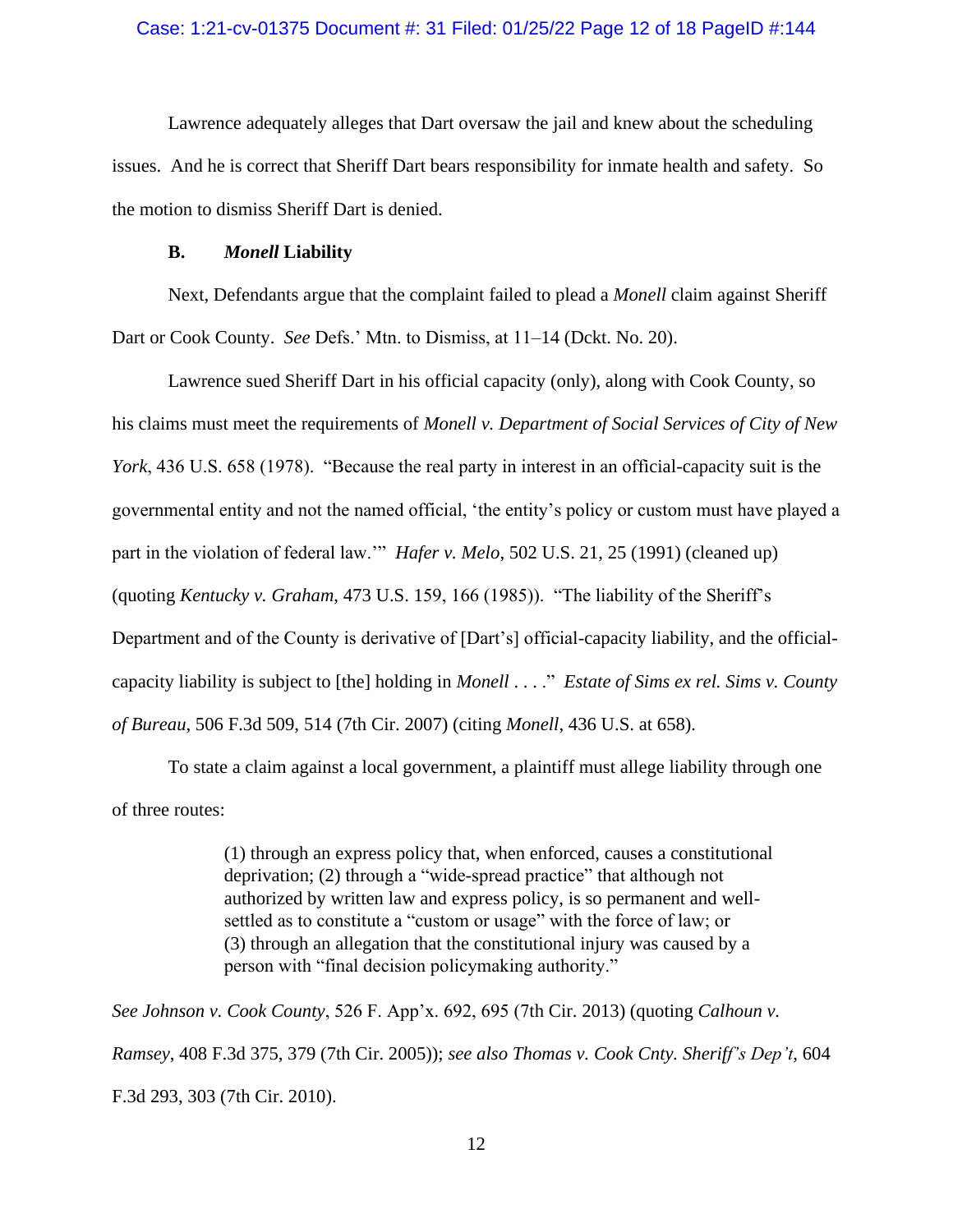### Case: 1:21-cv-01375 Document #: 31 Filed: 01/25/22 Page 13 of 18 PageID #:145

Lawrence also must allege causation, and that the policy or custom was "the moving force" behind the constitutional violation. *See Estate of Sims ex rel. Sims*, 506 F.3d at 514. "In order to state a § 1983 claim against a municipality, the complaint must allege that an official policy or custom not only caused the constitutional violation, but was 'the moving force' behind it." *Id.* (quoting *City of Canton v. Harris*, 489 U.S. 378, 389 (1989)).

"The central question is always whether an official policy, however expressed . . . caused the constitutional deprivation. It does not matter if the policy was duly enacted or written down, nor does it matter if the policy counsels aggressive intervention into a particular matter or a hands-off approach." *Glisson v. Ind. Dep't of Corr.*, 849 F.3d 372, 379 (7th Cir. 2017).

Lawrence's complaint is about the delay in dental treatment caused by the delegation of the dental scheduling. The jail has a policy of giving inmates a dental appointment within three business days if they complain of pain that is greater than 5 out of 10. *See* Am. Cplt., at ¶ 22 (Dckt. No. 19). Lawrence doesn't complain about *that* policy, by itself. By all appearances, he *likes* that policy.

Instead, Lawrence complains about how the jail implements the policy. The jail has a policy of delegating the scheduling – meaning the actual booking of the appointments – to dental assistants. *Id.* at ¶ 25 ("Cook County, pursuant to policy, delegates responsibility to each dental clinic to schedule patients for care."); *id.* at ¶ 26 ("Defendant Cook County trained each dentist, including Dr. Taylor, to collaborate with the dental assistant to schedule all 'urgent' health service request forms to be evaluated by the dentist within 3 business days.").

So, the jail has a policy about giving inmates a dental visit within three business days, if they suffer from significant pain. And when carrying out that policy, it has a subsidiary policy: dental assistants must book the appointment.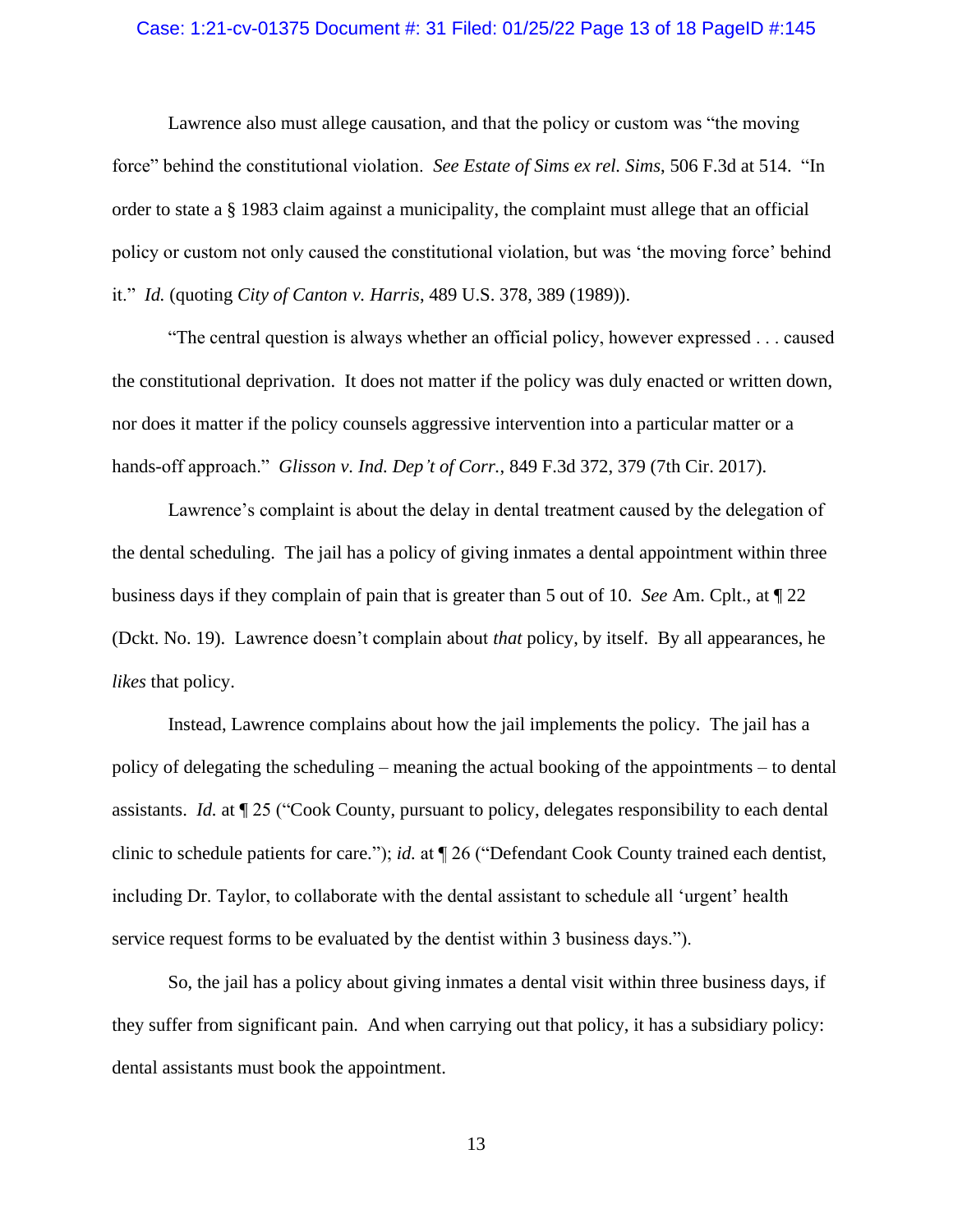#### Case: 1:21-cv-01375 Document #: 31 Filed: 01/25/22 Page 14 of 18 PageID #:146

Lawrence alleges that he "consistently complained of tooth pain with a pain level above level 9" on his forms. *Id.* at ¶ 20. And he alleges that he submitted several of those forms. *Id.* at  $\P$ [[12–14. Once he submitted that form, it was up to the dental assistant to schedule an appointment so that he saw a dentist within three business days. But instead of seeing a dentist right away, Lawrence had to wait several weeks. *Id.* at ¶ 21.

Lawrence blames the delay on that secondary policy of delegating scheduling decisions to dental assistants. In response, Defendants argue that the practice of using dental assistants to book appointments was not the "moving force" behind the alleged violations. *See* Defs.' Mtn. to Dismiss, at 11–14 (Dckt. No. 46).

"The critical question under *Monell*, reaffirmed in *Los Angeles County v. Humphries* . . . is whether a municipal (or corporate) policy or custom gave rise to the harm (that is, caused it), or if instead the harm resulted from the acts of the entity's agents." *Glisson*, 849 F.3d at 379. "If the mere exercise of discretion by an employee could give rise to a constitutional violation, the result would be indistinguishable from *respondeat superior* liability." *City of St. Louis v. Praprotnik*, 485 U.S. 112, 126 (1988). "When an official's discretionary decisions are constrained by policies not of that official's making, those policies, rather than the subordinate's departures from them, are the act of the municipality." *Id.* at 127.

A policy of delegating the scheduling of appointments, in and of itself, cannot be the moving force behind Lawrence's injury. *Every* policy must be applied by employees. Entities delegate everything to human beings – *someone* has to do it. The decision to assign a specific task to certain people can't give rise to liability because tasks don't perform themselves.

The jail had to delegate the scheduling of the appointments to *someone*. Merely delegating a facially constitutional policy does not give rise to *Monell* liability. *See Holmes v.*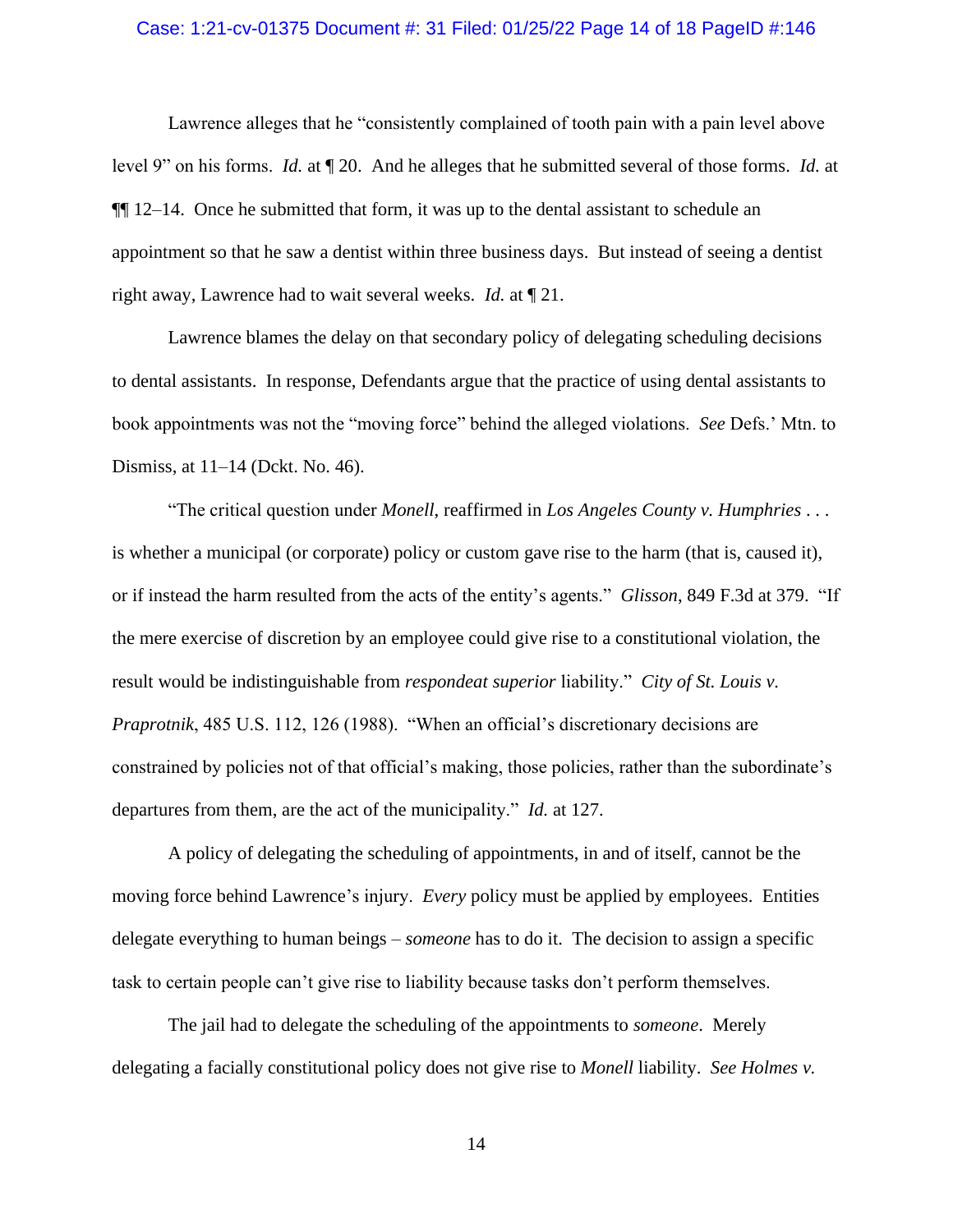#### Case: 1:21-cv-01375 Document #: 31 Filed: 01/25/22 Page 15 of 18 PageID #:147

*Sheahan*, 930 F.2d 1196, 1201–02 (7th Cir. 1991) ("[W]ithout more evidence pointing to deficiencies in these procedures, [the plaintiff's] story suggests a problem with personnel and the implementation of policy, . . . but not a problem with County policy itself."); *see also Thomas v. DuBois*, 2020 WL 2092426, at \*4 (S.D.N.Y. 2020) ("In other words, any violation of Plaintiff's constitutional rights was caused by the *failure* to follow a policy, not the policy itself. By definition, such allegations fail to state a claim under *Monell*.") (emphasis in original); *Steele v. Rowles*, 2009 WL 2905903, at \*9 (E.D. Tex. 2009) ("Assuming Mr. Steele's constitutional rights were violated, it was the individual employees who violated his rights when they did not follow the policies and procedures that were in place. Defendant Rowles, in his official capacity, and Jasper County cannot be held liable for the employees' actions in this case.") (citation omitted), *aff'd*, 389 F. App'x 347 (5th Cir. 2010).

Lawrence's issue is not with delegation itself. He complains that the jail does not follow its own policy of giving inmates a dental visit within three days. So, even though he followed all the rules to get a dentist appointment in three days, the jail isn't following its own policy.

In many instances, a municipality is not liable under *Monell* if the employee fails to follow the policy. *See Bradich ex rel. Estate of Bradich v. City of Chicago*, 413 F.3d 688, 680 (7th Cir. 2005) ("None of Chicago's policies is constitutionally inadequate; indeed, the Estate does not take issue with any of them. Its argument, rather, is that Chicago did not ensure that all of its employees followed all of its policies all of the time. That theory of liability is incompatible with *Monell*."); *Estate of Novack ex rel. Turbin v. County of Wood*, 226 F.3d 525, 532 n.3 (7th Cir. 2000) (finding that simply failing to follow certain policies, without evidence of personnel regularly ignoring established policies, did not give rise to *Monell* liability); *Auriemma v. Rice*, 957 F.2d 397, 400 (7th Cir. 1992) ("Liability for unauthorized acts is personal; to hold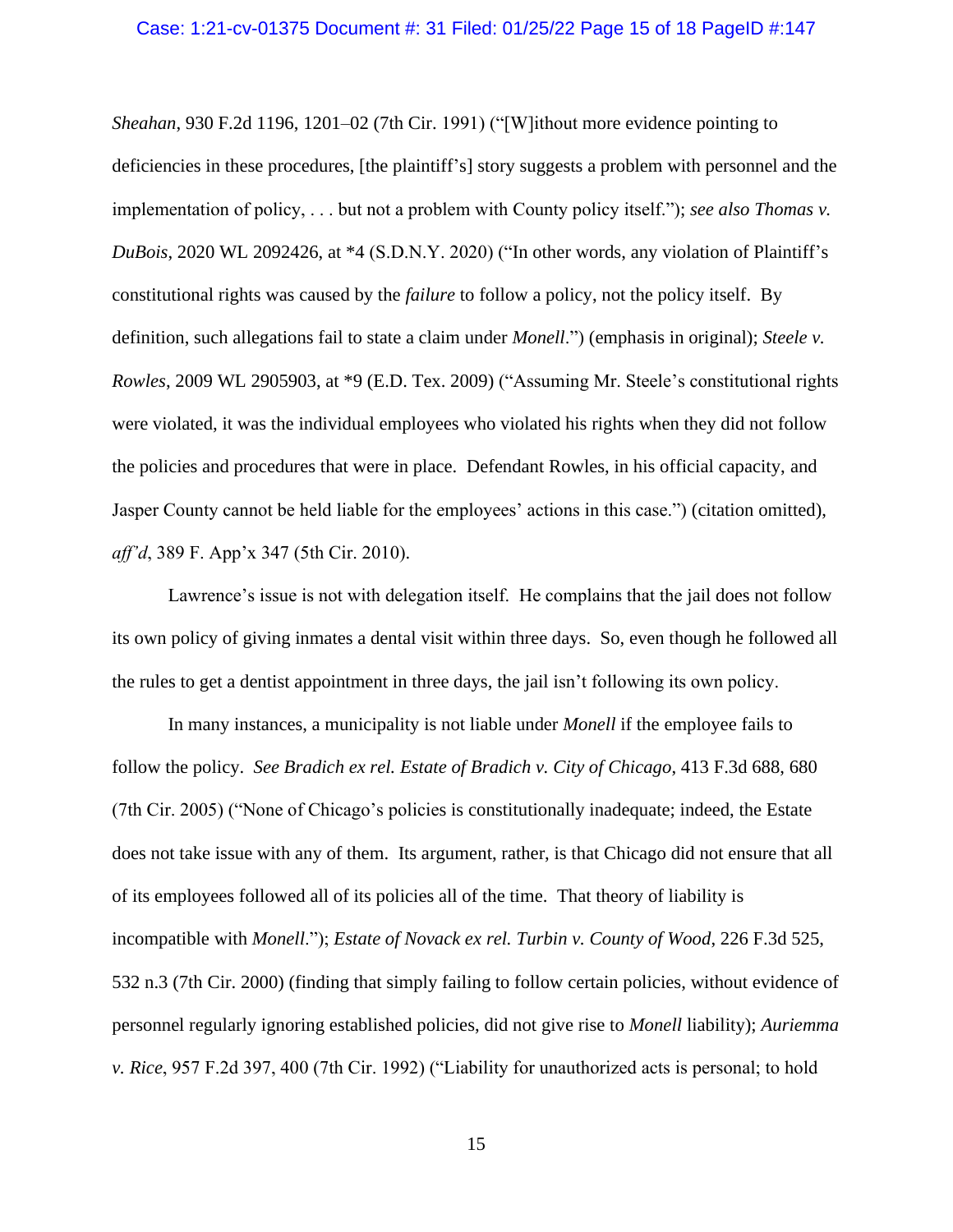## Case: 1:21-cv-01375 Document #: 31 Filed: 01/25/22 Page 16 of 18 PageID #:148

the municipality liable, *Monell* tells us, the agent's action must implement rather than frustrate the government's policy.").

If employees aren't following the policy, then the policy itself isn't causing the injury. Instead, it's the employee not following the policy that causes the injury. *Monell* requires that the County itself – not its employees – be behind the violation. *See Vodak v. City of Chicago*, 639 F.3d 738, 747 (7th Cir. 2011) ("A person who wants to impose liability on a municipality for a constitutional tort must show that the tort was committed (that is, authorized or directed) at the policymaking level of government . . . ."). Generally, if the municipality has a lawful policy that the employees aren't following, that is not on the municipality (without more).

But the situation changes if the municipality has knowledge that the employees in question are repeatedly engaging in conduct that violates constitutional rights. "[M]unicipal liability can also be demonstrated indirectly 'by showing a series of bad acts and inviting the court to infer from them that the policymaking level of government was bound to have noticed what was going on and by failing to do anything must have encouraged or at least condoned, thus in either event adopting, the misconduct of subordinate officers.'" *See Woodward v. Coor. Med. Servs. of Illinois, Inc.*, 368 F.3d 917, 927 (7th Cir. 2004) (quoting *Estate of Novack*, 226 F.3d at 531). This indirect method is the second route of alleging *Monell* liability – a "wide-spread practice." Thus, when personnel "regularly" or "routinely" ignore facially constitutional policies, municipalities can be liable. *See e.g.*, *id.*; *Estate of Novack*, 226 F.3d at 532 n.3 ("[T]he 'bad acts' from which municipal liability may be indirectly inferred must be a 'pattern of conduct or a series of acts violative of constitutional rights.'") (citation omitted); *Bradich*, 413 F.3d at 690 ("The Estate does not argue that the City *systematically* fails to enforce its written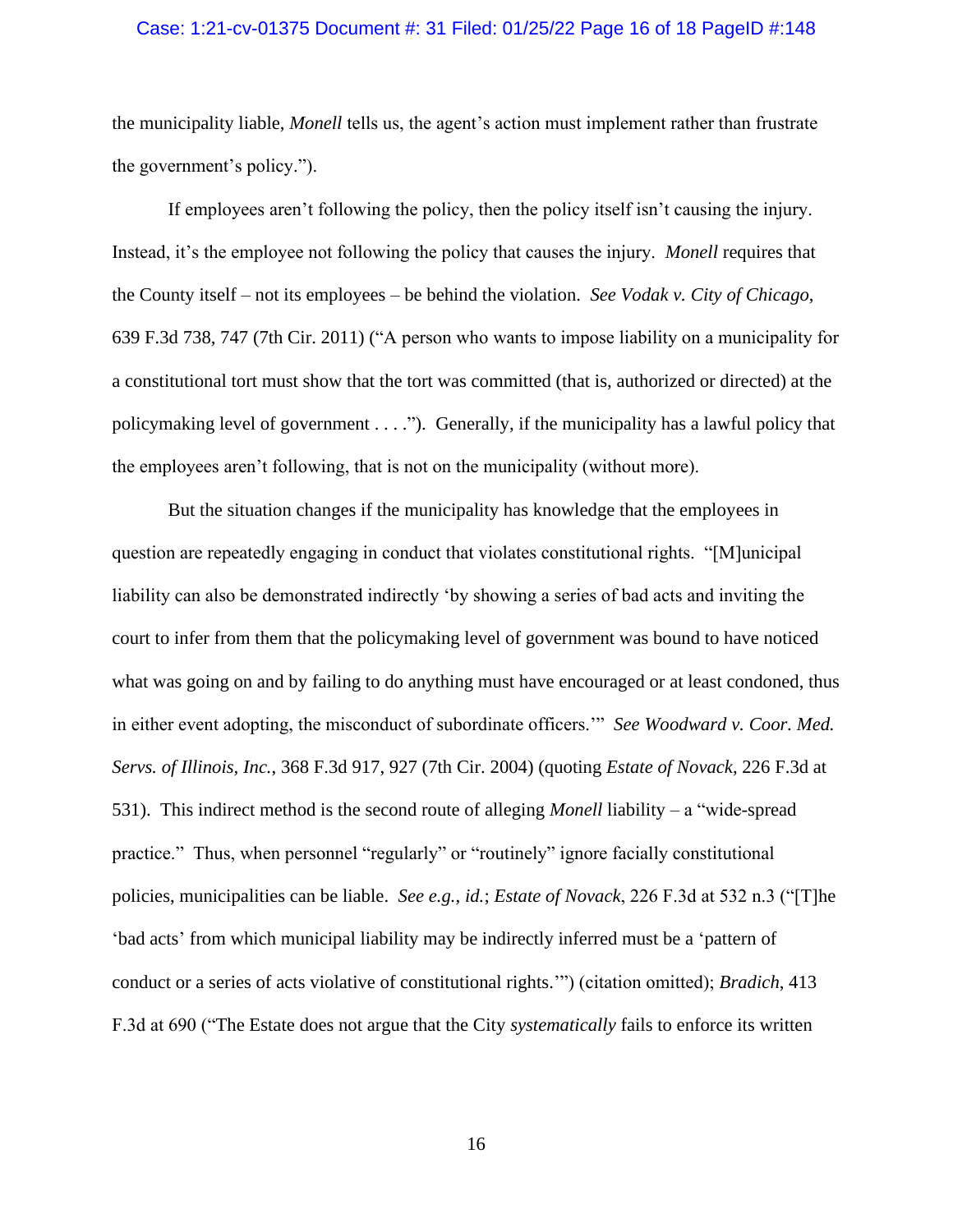## Case: 1:21-cv-01375 Document #: 31 Filed: 01/25/22 Page 17 of 18 PageID #:149

policies and instead maintains informal policies that violate the Constitution.") (emphasis in original).

Lawrence alleges that "there have been systemic deficiencies with the scheduling of inmates for dental appointments in Cook County Jail that render dental treatment constitutionally inadequate for all inmates with serious dental ailments." *See* Am. Cplt., at ¶ 39 (Dckt. No. 19). He claims that Defendants "have been on notice" of these deficiencies, too. *Id.* at ¶ 40. And "Defendants Dart and Cook County know inmates suffer unnecessary and gratuitous pain because of the systemic deficiencies with scheduling of patients who submit urgent dental health service requests, including but not limited to delegating scheduling to dental assistants." *Id.* at  $\P$  42.

Lawrence admits that he likes the facially constitutional policy, but he also alleges that Defendants knew about systemic, repeated deficiencies in scheduling. So Lawrence identified, indirectly, Defendants' knowledge of systemic issues with policy compliance (a "wide-spread practice") and their repeated inaction (the moving force behind his injury).

This indirect method cannot become a backdoor way to impose *respondeat superior*  liability. Holding the municipality liable for its agent's failure to follow directions would be *respondeat superior* liability. But the requirement that the municipality must *know* of the systemic issues prevents the backdoor from opening. *Cf. Flores v. City of South Bend*, 997 F.3d 725, 731 (7th Cir. 2021) ("What separates [failure to train] liability from traditional *respondeat superior* liability is a known pattern of tortious conduct demonstrating the need for additional training, 'rather than a one-time negligen[ce].'") (quoting *Bd. of Cnty. Comm'rs of Bryan Cty. v. Brown*, 520 U.S. 397, 407–08 (1997)).